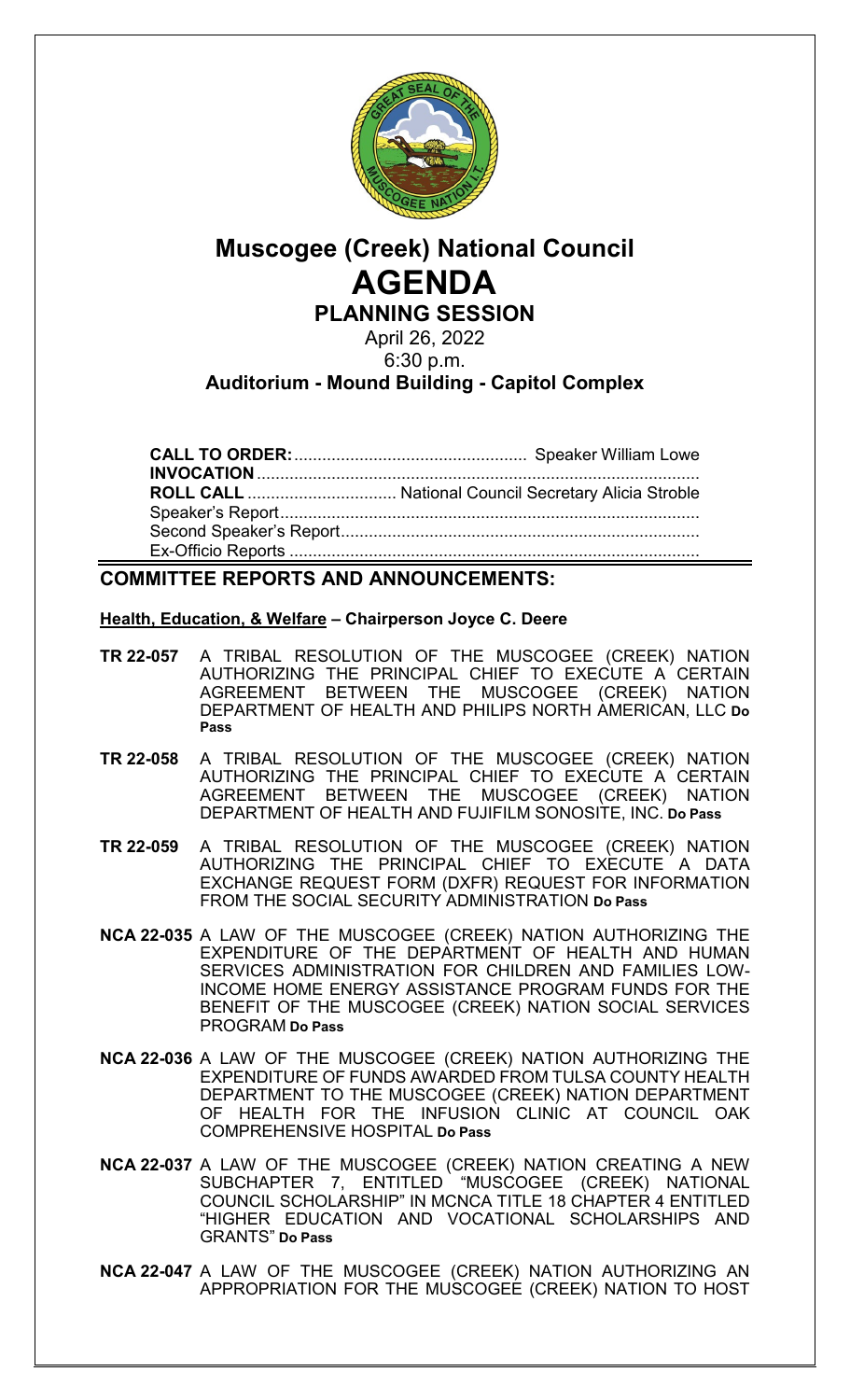Planning Session April 26, 2022 Page 2

> THE "MVSKOKE OPUNVKV KERRETV VTELOKV (MVSKOKE LANGUAGE SYMPOSIUM)" **Do Pass**

- a) Items for Consideration
- b) Scheduled Committee Dates
- c) Other Announcements

#### **Land, Natural Resources & Cultural Preservation – Chairman Darrell Proctor**

- **TR 22-060** A TRIBAL RESOLUTION OF THE MUSCOGEE (CREEK) NATION AUTHORIZING THE PRINCIPAL CHIEF TO EXECUTE A GENERAL WARRANTY DEED CONVEYING PROPERTY FROM THE MUSCOGEE (CREEK) NATION DEPARTMENT OF HOUSING TO THE MUSCOGEE (CREEK) NATION **Do Pass**
- **TR 22-061** A TRIBAL RESOLUTION OF THE MUSCOGEE (CREEK) NATION AUTHORIZING THE PRINCIPAL CHIEF TO EXECUTE A GENERAL WARRANTY DEED CONVEYING PROPERTY FROM THE MUSCOGEE (CREEK) NATION DEPARTMENT OF HOUSING TO THE MUSCOGEE (CREEK) NATION **Do Pass**
- **TR 22-062** A TRIBAL RESOLUTION OF THE MUSCOGEE (CREEK) NATION APPROVING THE DOME AND SAFE SPACE BUILDING PARKING LOT ASPHALT OVERLAY PROJECT **Do Pass**
- **TR 22-064** A TRIBAL RESOLUTION OF THE MUSCOGEE (CREEK) NATION AUTHORIZING THE PRINCIPAL CHIEF TO EXECUTE A MEMORANDUM OF AGREEMENT WITH HUGHES COUNTY, OKLAHOMA FOR IMPROVEMENTS TO TWO COUNTY ROADS **Do Pass**
- **TR 22-065** A TRIBAL RESOLUTION OF THE MUSCOGEE (CREEK) NATION AUTHORIZING THE PRINCIPAL CHIEF TO EXECUTE A MEMORANDUM OF AGREEMENT WITH OKMULGEE COUNTY, OKLAHOMA FOR IMPROVEMENTS TO TWO COUNTY ROADS **Do Pass**
- **TR 22-066** A TRIBAL RESOLUTION OF THE MUSCOGEE (CREEK) NATION AUTHORIZING THE PRINCIPAL CHIEF TO EXECUTE A MEMORANDUM OF AGREEMENT WITH THE CITY OF HOLDENVILLE FOR IMPROVEMENTS TO THREE CITY STREETS **Do Pass**
- **NCA 22-038** A LAW OF THE MUSCOGEE (CREEK) NATION A SUPPLEMENTAL APPROPRIATION TO THE NATION'S FACILITIES DEPARTMENT FOR FISCAL YEAR 2022 **Do Pass**
	- a) Items for Consideration
	- b) Scheduled Committee Dates
	- c) Other Announcements

#### **Business, Finance & Justice – Chairperson Thomasene Yahola Osborn**

- **NCR 22-008** A RESOLUTION OF THE MUSCOGEE (CREEK) NATIONAL COUNCIL SELECTING CHESTER PITTMAN TO THE BOARD OF DIRECTORS OF FOUNTAINHEAD CREEK GOLF COURSE, LLC **Do Pass**
- **TR 22-071** A TRIBAL RESOLUTION OF THE MUSCOGEE (CREEK) NATION CONFIRMING THE NOMINATION OF LUANN HUDSON TO SERVE ON THE MVSKOKE LOAN FUND BOARD **Do Pass**
- **TR 22-072** A TRIBAL RESOLUTION OF THE MUSCOGEE (CREEK) NATION APPROVING THE UNITED STATES DEPARTMENT OF TREASURY COMMUNITY DEVELOPMENT FINANCIAL INSTITUTIONS FUND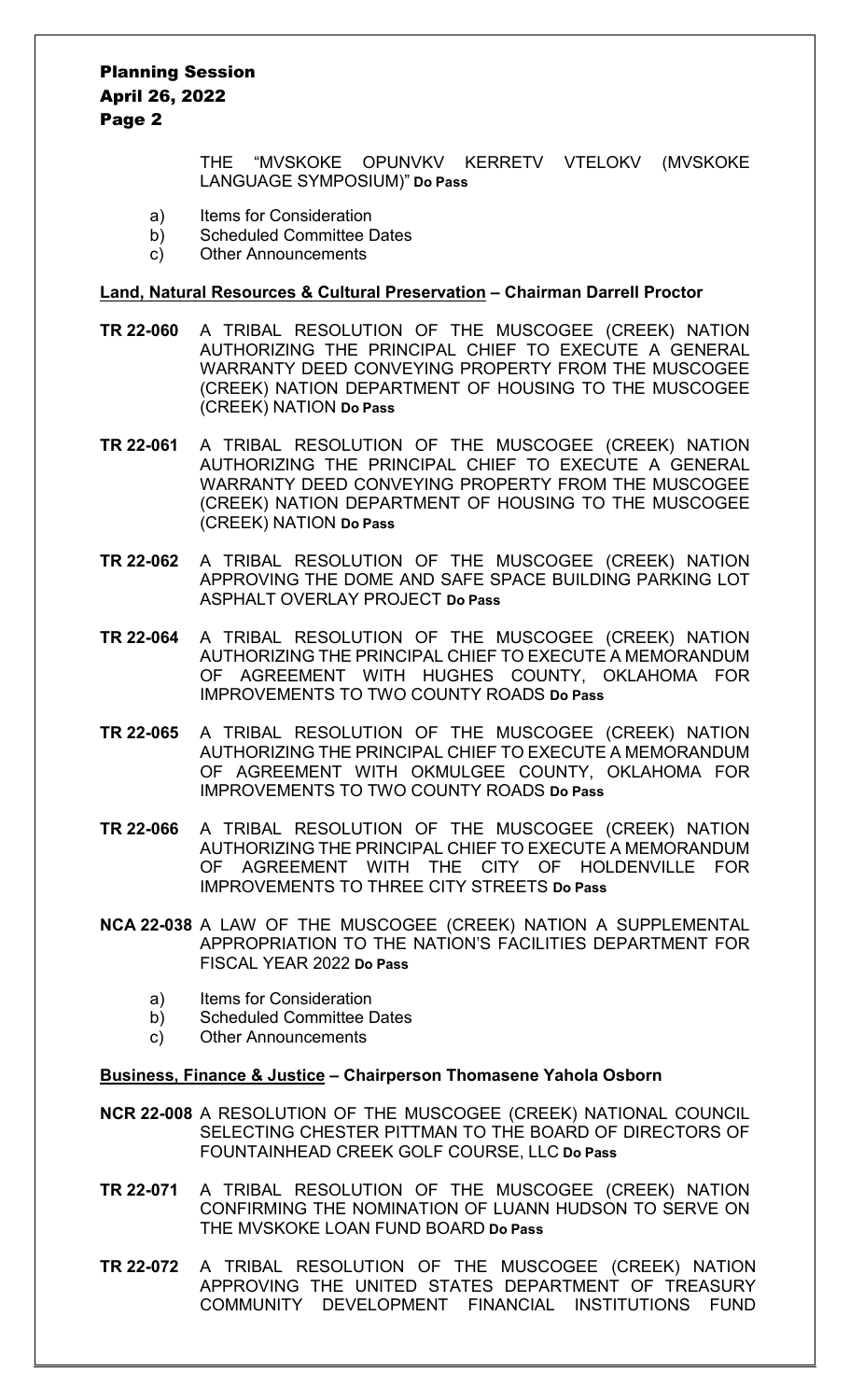Planning Session April 26, 2022 Page 3

> ASSISTANCE AGREEMENT TERMS AND CONDITIONS FOR THE BENEFIT OF THE MVSKOKE LOAN FUND **Do Pass**

- **TR 22-074** A TRIBAL RESOLUTION OF THE MUSCOGEE (CREEK) NATION AUTHORIZING THE PRINCIPAL CHIEF TO SUBMIT A U.S. DEPARTMENT OF JUSTICE BUREAU OF JUSTICE ASSISTANCE FY 2022 BODY-WORN CAMERA POLICY AND IMPLEMENTATION PROGRAM TO SUPPORT LAW ENFORCEMENT AGENCIES GRANT APPLICATION **Do Pass**
- **NCA 22-042** A LAW OF THE MUSCOGEE (CREEK) NATION AMENDING MCNCA TITLE 36, CHAPTER 3, ENTITLED "MOTOR VEHICLE TAX AND LICENSE CODE" **Do Pass**
- **NCA 22-043** A LAW OF THE MUSCOGEE (CREEK) NATION AUTHORIZING THE EXPENDITURE OF THE AMERICAN RESCUE PLAN ACT FISCAL RECOVERY FUNDING FOR THE BENEFIT OF THE FOUNTAINHEAD CREEK GOLF COURSE **Do Pass**
- **NCA 22-044** A LAW OF THE MUSCOGEE (CREEK) NATION AUTHORIZING THE EXPENDITURE OF THE U.S. DEPARTMENT OF TREASURY COMMUNITY DEVELOPMENT FINANCIAL INSTITUTIONS FUND ASSISTANCE AGREEMENT GRANT FOR THE BENEFIT OF THE MVSKOKE LOAN FUND **Do Pass**
- **NCA 22-046** A LAW OF THE MUSCOGEE (CREEK) NATION AMENDING MCNCA TITLE 36, CHAPTER 3, ENTITLED "MOTOR VEHICLE TAX AND LICENSE CODE" **Do Pass**
- **NCA 22-049** A LAW OF THE MUSCOGEE (CREEK) NATION AUTHORIZING THE EXPENDITURE OF THE U.S. DEPARTMENT OF JUSTICE FY 2022 TARGETED SUPPORT FOR THE MUSCOGEE (CREEK), CHEROKEE, CHICKASAW, CHOCTAW AND SEMINOLE NATIONS IN OKLAHOMA SPECIAL INVITATION TO APPLY GRANT AWARD FOR THE BENEFIT OF THE MUSCOGEE (CREEK) NATION LIGHTHORSE POLICE DEPARTMENT **Do Pass**
- **NCA 22-052** A LAW OF THE MUSCOGEE (CREEK) NATION AUTHORIZING A LAWSUIT TO BE FILED IN FEDERAL COURT IN THE NAME OF THE MUSCOGEE (CREEK) NATION SEEKING RELIEF ON BEHALF OF THE NATION AND MUSCOGEE CITIZENS AGAINST UNLAWFUL STATE TAXATION WITHIN THE BOUNDARIES OF THE MUSCOGEE (CREEK) NATION RESERVATION AND APPROPRIATING FUNDS FOR THIS ACTION **Do Pass**

#### **Referred Legislation:**

NCA 22-037 referred from the HEW Committee

NCA 22-047 referred from the HEW Committee NCA 22-038 referred from the LNC Committee

- a) Items for Consideration
- b) Scheduled Committee Dates
- c) Other Announcements

## **OTHER BUSINESS:**

**ANNOUNCEMENTS:**